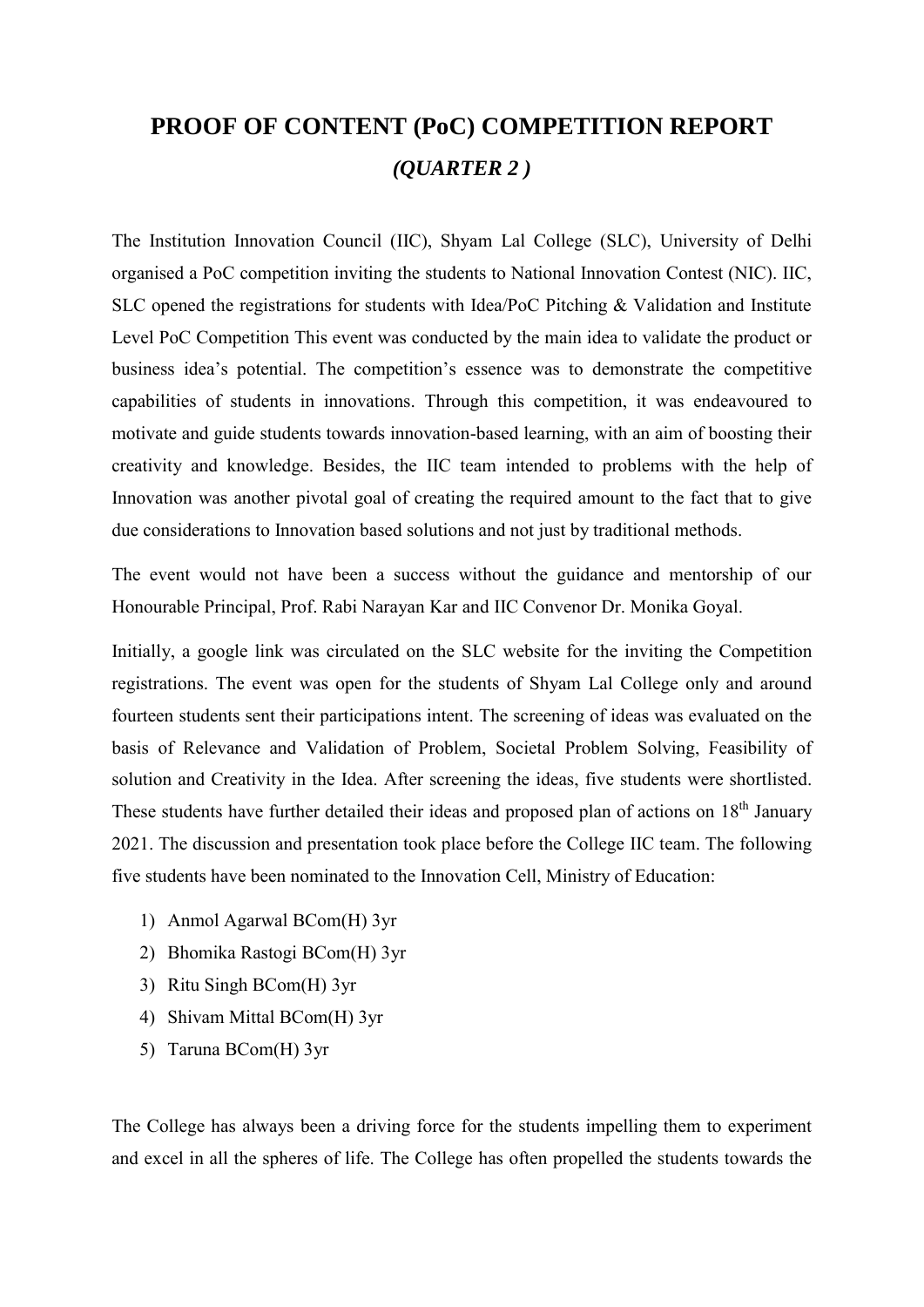creative thinking by inculcating the Ideas of Innovation. The IIC team firmly believes that this is not the end of the Idea generation. Rather, a continuous mentoring of these students would be the need of the hour, so that the seeds of Competitions nurtures and evolves with times.



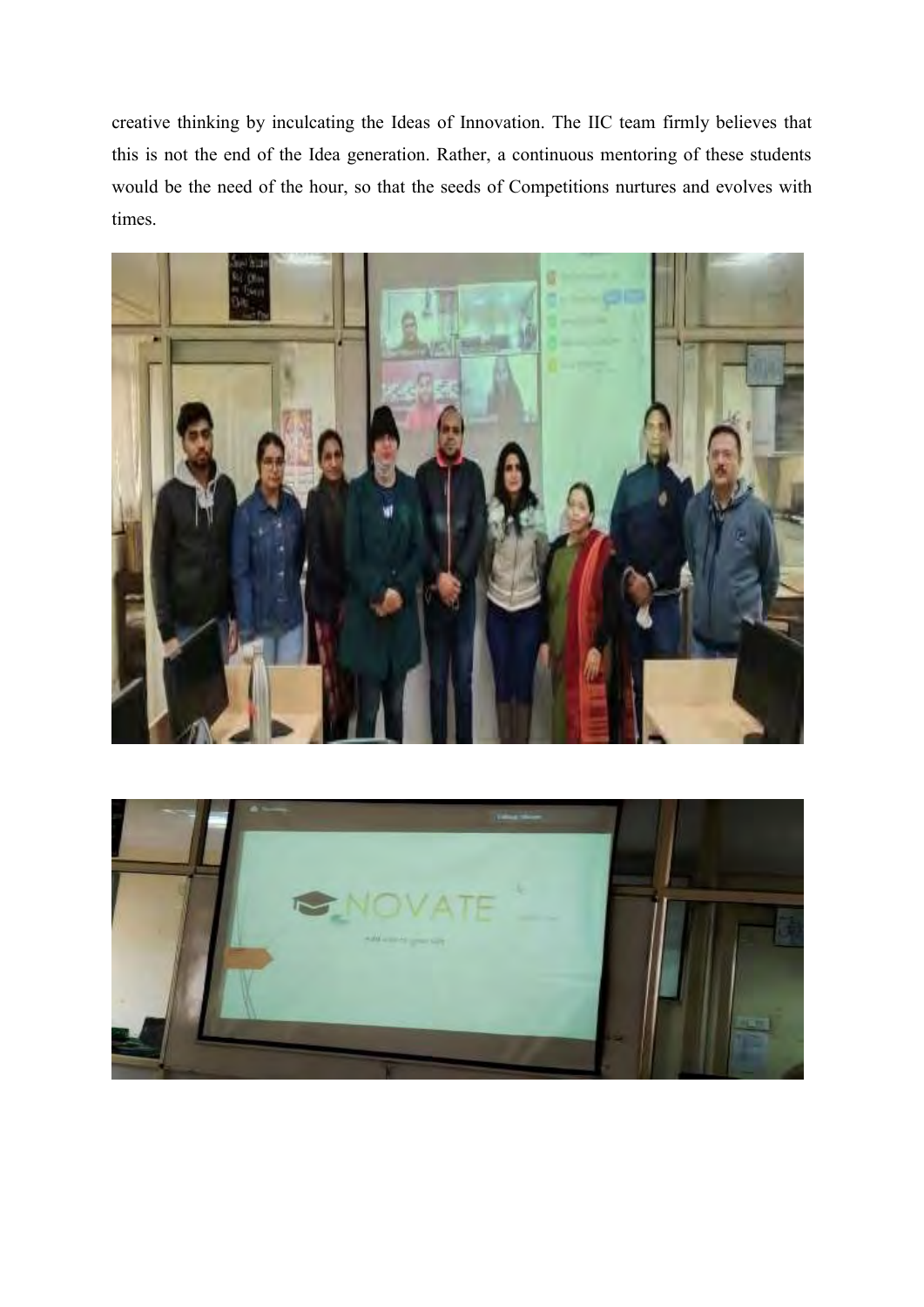